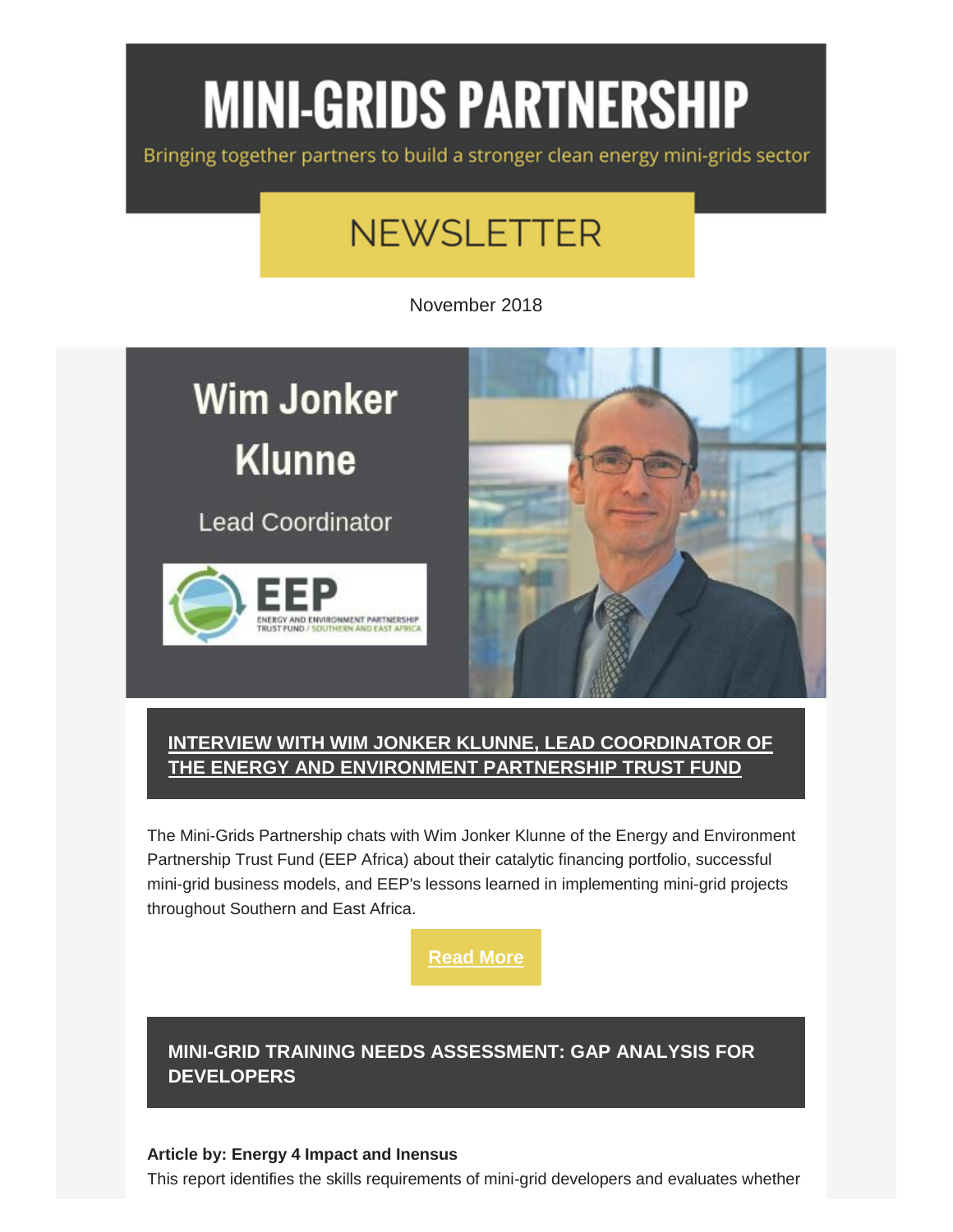these requirements are being addressed by existing training programs. The report maps existing training programs, focusing on their content and method of delivery, and recommends implementing partners and topics for future programs.

**[Read More](http://energyaccess.org/wp-content/uploads/2018/11/AFDB_Minigrid_Developer_Training_Needs_Assessment_September-2018.pdf)**

#### **[DECENTRALIZED UTILITIES: BRIDGING THE RURAL ENERGY GAP](https://shellfoundation.org/app/uploads/2018/10/Shell-Foundation_Off-Grid-Utilities-Report_1.pdf)  [IN EMERGING MARKETS](https://shellfoundation.org/app/uploads/2018/10/Shell-Foundation_Off-Grid-Utilities-Report_1.pdf)**

#### **Article by: Shell Foundation**

The Shell Foundation publishes their first chapter in a series to explore the potential for decentralised utilities and the interventions needed to scale the sector and help solve the energy gap in the developing world. This chapter explores their lessons learned in implementing mini-grids models and offers a forward look for bringing decentralized utilities to scale.



**[See More News Here](http://energyaccess.org/news/recent-news/november-mini-grid-news/)**



#### **[IRENA: POLICIES AND REGULATIONS FOR RENEWABLE ENERGY MINI-](http://www.irena.org/-/media/Files/IRENA/Agency/Publication/2018/Oct/IRENA_mini-grid_policies_2018.pdf)[GRIDS](http://www.irena.org/-/media/Files/IRENA/Agency/Publication/2018/Oct/IRENA_mini-grid_policies_2018.pdf)**

IRENA explains factors underlying the policy and regulatory landscapes of countries in case studies from Africa, Asia and Latin America. This report maps out the primary, secondary and tertiary measures being introduced and later examines their impact on mini-grid development and highlights remaining challenges. **[Read](http://www.irena.org/-/media/Files/IRENA/Agency/Publication/2018/Oct/IRENA_mini-grid_policies_2018.pdf)  [More](http://www.irena.org/-/media/Files/IRENA/Agency/Publication/2018/Oct/IRENA_mini-grid_policies_2018.pdf)**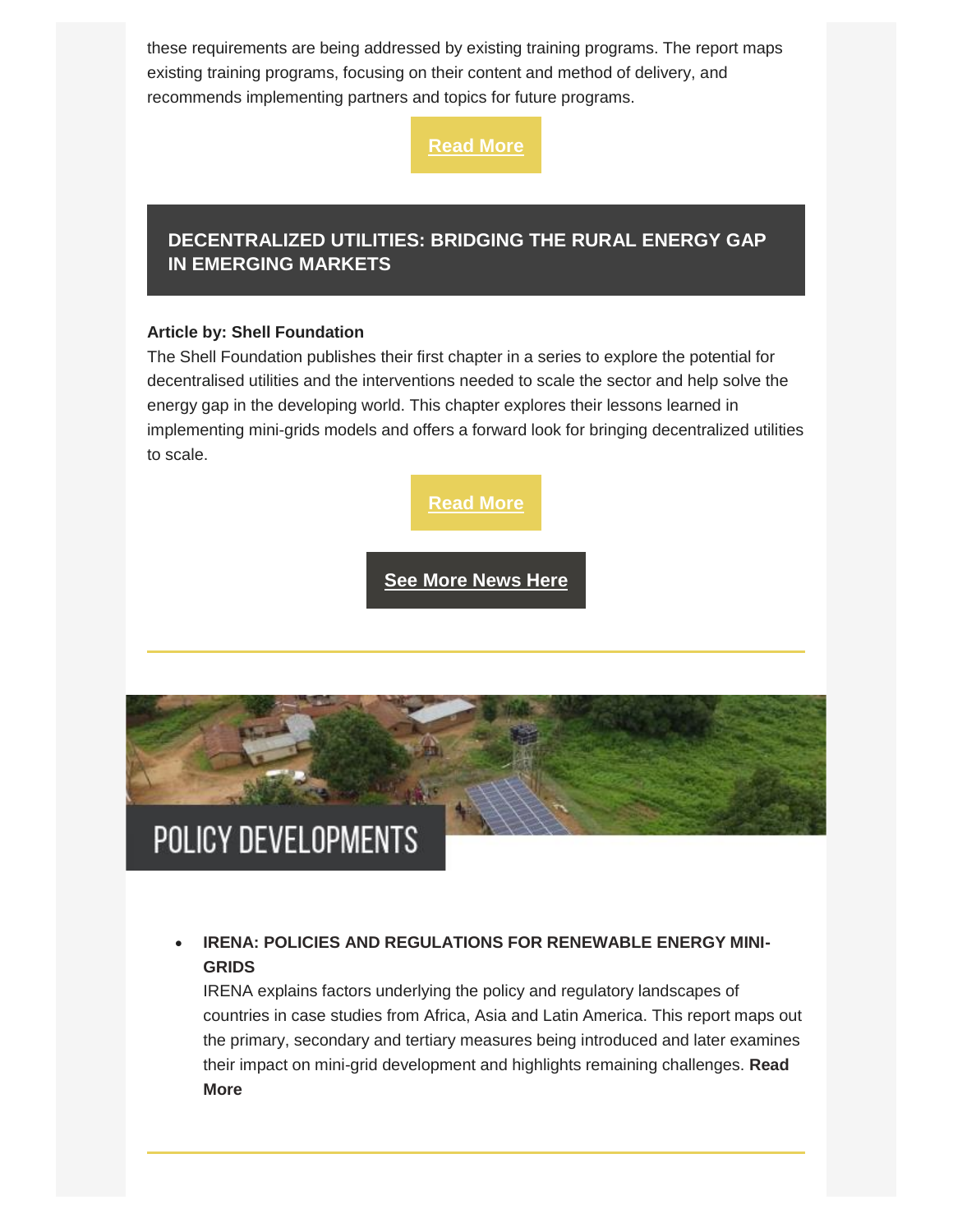### **Tools & Resources**

#### **[ROCKY MOUNTAIN INSTITUTE: CLOSING THE CIRCUIT](https://www.rmi.org/insight/closing-the-circuit/)**

The Rocky Mountain Institute makes the case for a greatly increased focus on supporting mini-grid demand, outlines the key barriers hampering increased use of electricity, and provides a succinct set of recommendations on actions that can be taken to complement the current focus on supply-side solutions. **[Learn More](https://www.rmi.org/insight/closing-the-circuit/)**

#### **AFRICA LEDS PARTNERSHIP [WEBINAR: MINI-GRIDS FOR RURAL](https://africaledspartnership.org/en/2018/09/05/webinar-mini-grids-for-rural-electrification-and-development-enabling-effective-business-models-through-well-designed-policies/)  [ELECTRIFICATION AND DEVELOPMENT](https://africaledspartnership.org/en/2018/09/05/webinar-mini-grids-for-rural-electrification-and-development-enabling-effective-business-models-through-well-designed-policies/)**

The AfLP, together with the LEDS GP Energy Working Group, hosted a webinar on enabling effective mini-grid business models through well-designed policies. In this fully recorded version, experts discuss their experiences working in diverse markets, innovative business models, and how government actions can address business barriers. **[Learn](https://africaledspartnership.org/en/2018/09/05/webinar-mini-grids-for-rural-electrification-and-development-enabling-effective-business-models-through-well-designed-policies/)  [More](https://africaledspartnership.org/en/2018/09/05/webinar-mini-grids-for-rural-electrification-and-development-enabling-effective-business-models-through-well-designed-policies/)**

#### **[EEP AFRICA: OPPORTUNITES AND CHALLENGES IN THE MINI-GRIDS](https://eepafrica.org/wp-content/uploads/EEP_MiniGrids_Study_DigitalVersion.pdf)  [SECTOR IN AFRICA](https://eepafrica.org/wp-content/uploads/EEP_MiniGrids_Study_DigitalVersion.pdf)**

The Energy and Environment Partnership Trust Fund (EEP Africa) highlights observations and lessons learned from their portfolio of 43 mini-grid projects and provides recommendations for mini-grid developers and the programs that support them. **[Learn](https://eepafrica.org/wp-content/uploads/EEP_MiniGrids_Study_DigitalVersion.pdf)  [More](https://eepafrica.org/wp-content/uploads/EEP_MiniGrids_Study_DigitalVersion.pdf)**

#### **[POWER FOR ALL, AMDA, MGP: MINI-GRID MESSAGE TRAINING](https://zoom.us/meeting/register/49e6b99ad810909cc5b9141539e44ee6)  [WEBINAR REGISTRATION](https://zoom.us/meeting/register/49e6b99ad810909cc5b9141539e44ee6)**

Power for All, in partnership with the Mini-Grids Partnership (MGP) and the Africa Mini-Grid Developers Association (AMDA), has developed a Messaging Guide for the mini-grid sector. The goal of the guide is to provide a unified narrative and supporting evidence for developers when communicating externally with decision-makers. Please join a webinar on November 15, 2018 to learn more about the Messaging Guide and how to use it[.](https://gallery.mailchimp.com/39ef5953cb296ad051b58bd59/files/59c4d023-2094-49d8-bc71-9f96b9f5188f/20180516_Benchmarking_2.0_Final_to_Share.pdf) **[Learn](https://zoom.us/meeting/register/49e6b99ad810909cc5b9141539e44ee6)  [More](https://zoom.us/meeting/register/49e6b99ad810909cc5b9141539e44ee6)**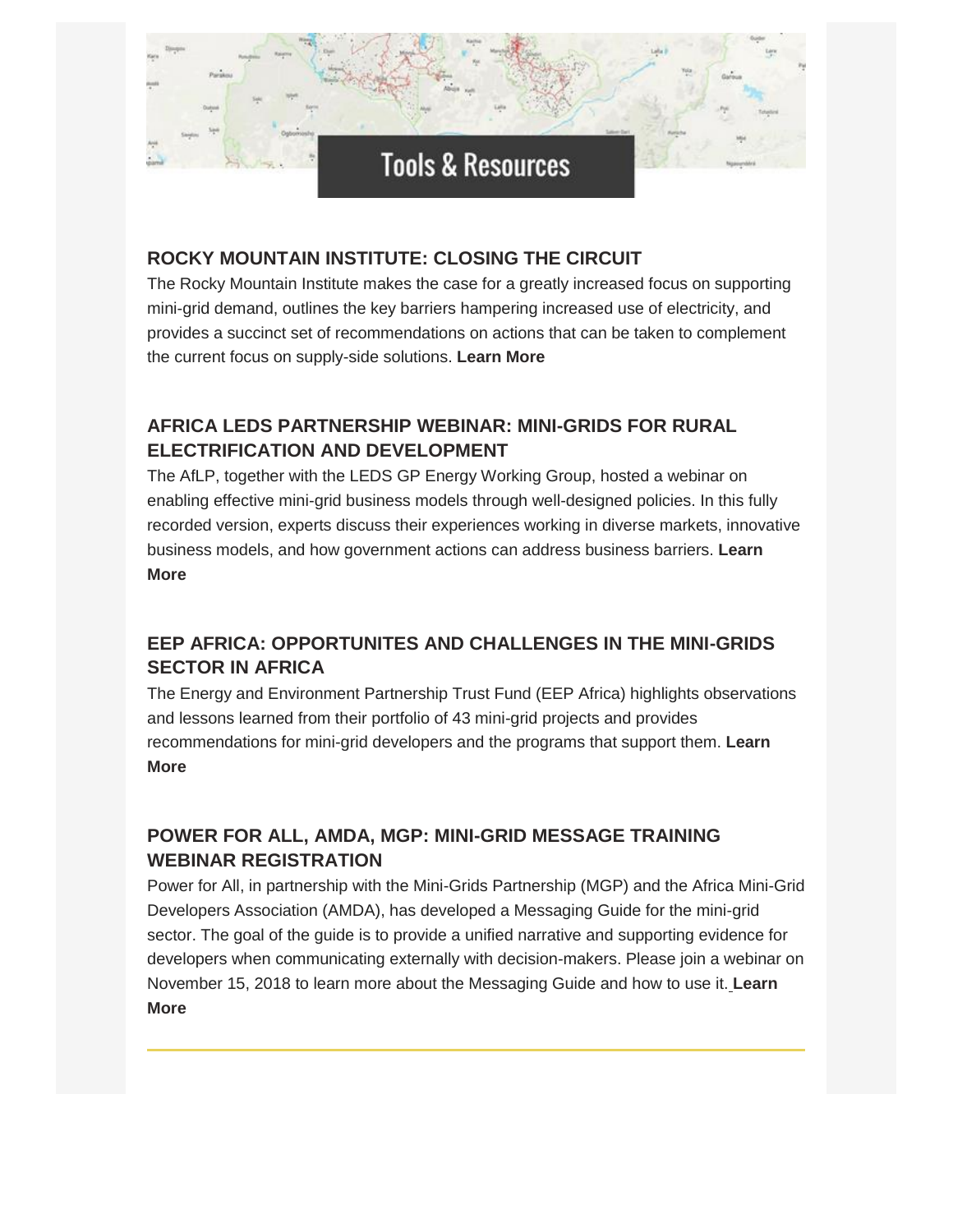

**[EEP KNOWLEDGE EXCHANGE](https://eepafrica.org/welcome-to-eep-knowledge-exchange-forum-in-kigali-rwanda/)  [FORUM](https://eepafrica.org/welcome-to-eep-knowledge-exchange-forum-in-kigali-rwanda/)** November 9 Kigali, Rwanda

**[AFRICAN MINI-GRID COMMUNITY](http://energyaccess.org/wp-content/uploads/2018/11/Africa-LEDS-Partnership_Mini-Grids-Community-of-Practice.pdf)  [OF PRACTICE](http://energyaccess.org/wp-content/uploads/2018/11/Africa-LEDS-Partnership_Mini-Grids-Community-of-Practice.pdf)**  November 9-11 Abuja, Nigeria

**[ECOWAS SUSTAINABLE](http://esef2018.com/)  [ENERGY FORUM](http://esef2018.com/)** November 13-15 Dakar, Senegal

**CLUB-ER GENERAL ASSEMBLY** December 5-7 Cotonou, Benin

### **MINI-GRIDS PARTNERSHIP**

The Mini-Grids Partnership brings together mini-grid financiers, developers, facilitators and policymakers to share information, ideas and shape policy to help move the clean energy mini-grids market forward.

Photo Credits: HavenHill Synergy Limited, Oorja Solutions via World Bank

Follow us on Twitter! [@MiniGrids](https://twitter.com/MiniGrids)

The MGP Newsletter is published quarterly. If you have news, events, or publications you would like featured in the next edition or through our social media channels, please contact Ruchi Soni at rsoni@unfoundation.org or info@energyaccess.org.

Published on behalf of the Mini-Grids Partnership by:



*Copyright © 2018 United Nations Foundation, All rights reserved.*